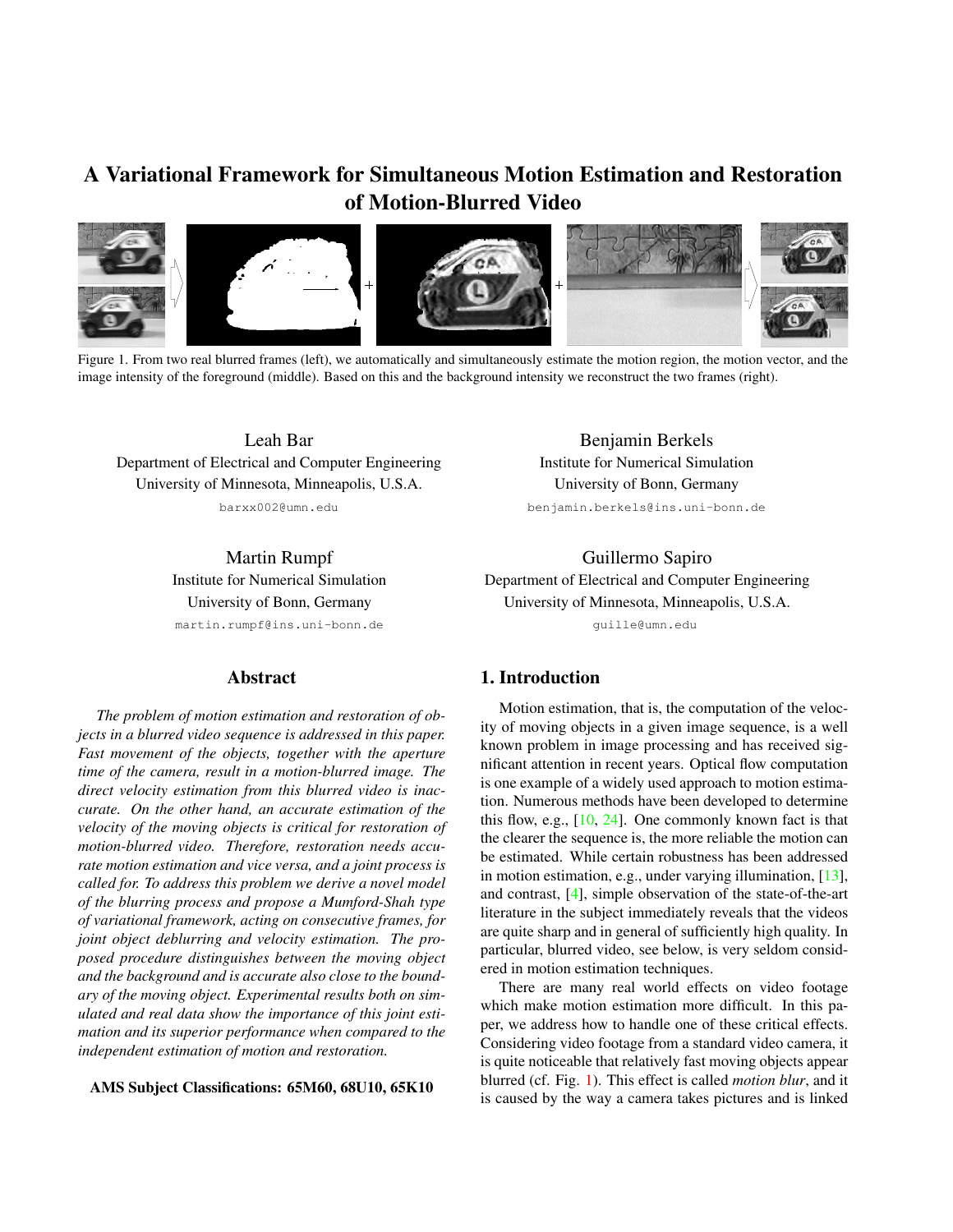to the aperture time of the camera, which roughly integrates information in time. The longer the aperture is open, or the faster the motion, the blurrier moving objects appear.

To improve the accuracy of the motion estimation on a video suffering from motion blur, it would be helpful to remove the motion blur first. On the other hand, if the actual motion is known, the motion blur can be removed by "deconvolution," since the motion gives the velocity of the objects and therefore the exact kernel needed for deconvolution. Realizing that these two problems are intertwined suggests to develop a method to tackle both problems at once.

In this paper we introduce a variational method which jointly handles motion estimation, moving object detection, and motion blur deconvolution (cf. Fig. [1\)](#page-0-0). The proposed framework is a Mumford-Shah type of convex variational formulation, which includes explicit modelling of the motion-blur process as well as shape and image regularization terms, and is solved via efficient regularized decent techniques. The input to the variational formulation are two consecutive frames, while the output are the corresponding reconstructed frames, the segmented moving object, and the actual motion velocity. As demonstrated in this paper, this joint estimation of motion, moving object region, and reconstructed images, outperforms techniques where each individual unknown is individually handled.

Before proceeding with the explicit description of the proposed framework, let us illustrate this last point. For this, we use the image in Fig. [2,](#page-1-0) which although artificial, is very challenging and appropriate to demonstrate the advantage of joint estimation. In this figure, the Einstein insert  $f_{obj}$  is moving (velocity vector  $v = (6, 7)$ ), while the Lena background  $f_{bg}$  is fixed. The independently computed velocity from the blurred frames leads to an inaccurate estimate of  $v = (5.78, 6.80)$  and of the moving region (levelset of  $\phi_0$ ), which results in non-satisfactory restoration of the blurred frames (first image in second row of Fig. [3,](#page-1-1) see also Fig. [7\)](#page-4-0). With our proposed joint technique, we obtained  $v = (5.98, 7.009)$ , and both the frames (last row of Fig. [2\)](#page-1-0) and the moving region (blue curve, level line of  $\phi$  in middle row of Fig. [2\)](#page-1-0) are accurately recovered.

The remainder of this paper is organized as follows. After briefly presenting the related literature and a resume of our key contributions, we describe the motion model in Sec. [2](#page-2-0) and derive our variational formulation in Sec. [3.](#page-3-0) Then, in Sec. [4](#page-4-1) results of the joint approach are discussed. Section [5](#page-5-0) is devoted to a detailed description of the energy minimization algorithm and in Sec. [6](#page-6-0) we draw conclusion and give an outlook. The appendix contains a comprehensive collection of gradient components required in the algorithm.



<span id="page-1-0"></span>Figure 2. Results on an artificial motion blur sequence showing a square with a picture of Einstein moving on the Lena image as background. The input images  $g_1$  and  $g_2$  (top), the recovered object intensity  $f_{obj}$ , the initial boundary contour of the object (red) and the computed contour (blue) (middle row), and finally the recovered frames  $f_1$  and  $f_2$  (bottom) are depicted.

<span id="page-1-1"></span>

Figure 3. For the example from Fig. [2,](#page-1-0) intermediate results from our algorithm are depicted. In the top row from left to right the object contour is shown for three iterations from the initialization phase based on motion competition without deblurring. On the bottom three follow–up iterations of the joint method including the restoration of the frame are depicted.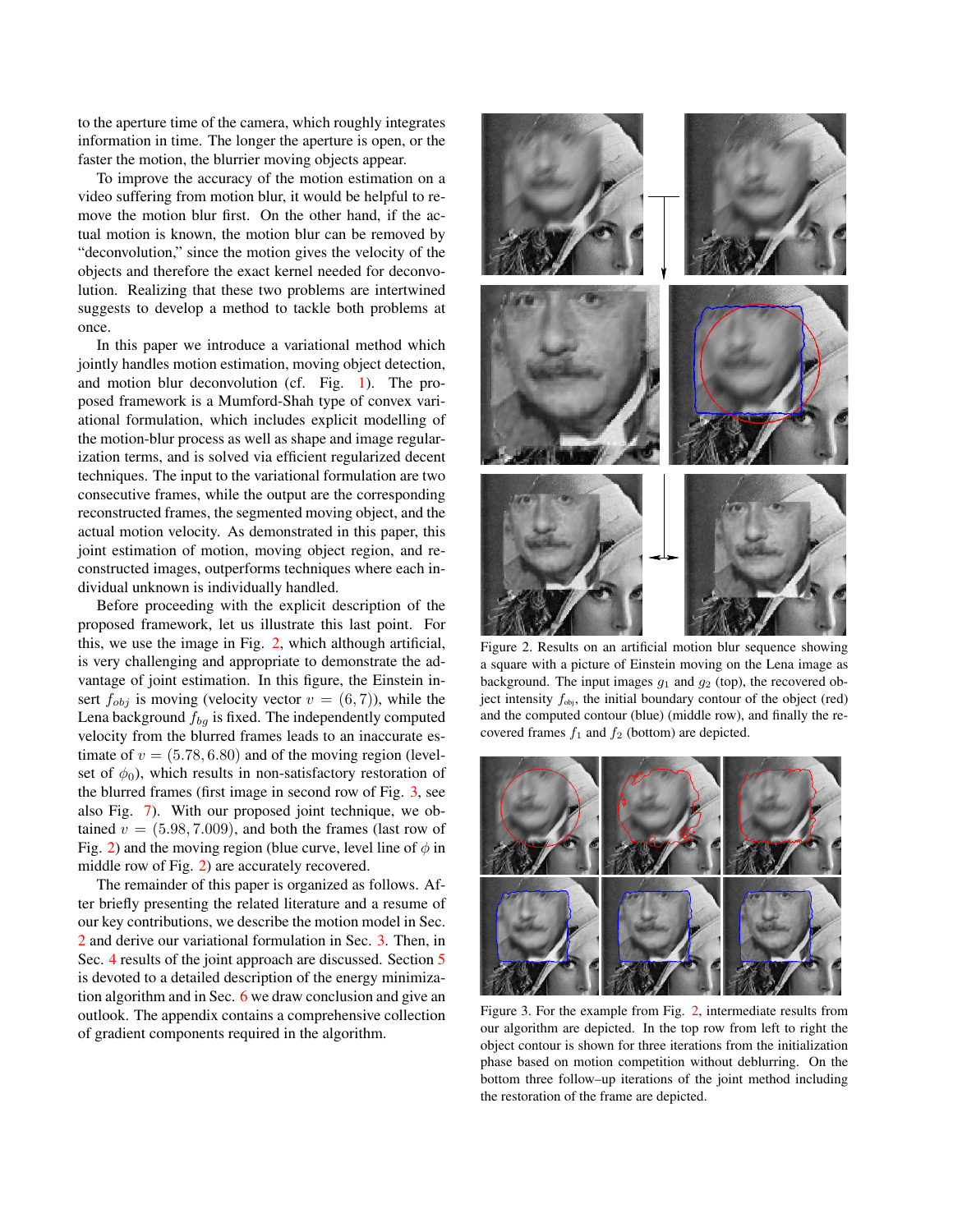#### <span id="page-2-4"></span>1.1. Related works and key contributions

There exist numerous methods to remove motion blur using a single frame,<sup>[1](#page-2-1)</sup>, and these often introduce strong as-sumptions on the scene and/or blur [\[8\]](#page-7-4). As an example, let us mention the recent contribution on blind motion deblurring using image statistics presented in [\[17\]](#page-7-5), were the author explains, as clear from the results, that while the image often well recovered, the actual motion and region of movement are often quite non-accurate. Another recent approach to motion deblurring [\[11\]](#page-7-6) uses blending with the background but assumes the shift-variant case. Further [\[2\]](#page-7-7) tackles piecewise shift-variant deblurring, including a segmentation of the blurred regions. Of more interest to our approach are techniques that use multiple frames, and these (some of them hardware based) are only very few, as summarized in [\[8\]](#page-7-4). More on the close connection between our work and [\[8\]](#page-7-4) will be presented below.

Sequential motion estimation and then deblurring has been reported in  $[16]$  (see also  $[19]$ ), while not addressing a truly joint estimation. The idea of developing joint methods for intertwined problems has become quite popular and successful recently, for example blind deconvolution and denoising [\[9\]](#page-7-10), segmentation of moving objects in front of a still background and the computation of the motion velocities [\[14\]](#page-7-11), segmentation and registration using geodesic active contours [\[12,](#page-7-12) [23\]](#page-7-13), anisotropic classification and cartoon extraction [\[3\]](#page-7-14), and optical flow computation and video denoising [\[18\]](#page-7-15).

Motion deblurring can also be obtained with the so called "super-resolution framework," see  $[21]$  and references therein. The basic idea behind these approaches, which often assume that the blurring kernel is provided, is to obtain a higher resolution image from a collection of low-resolution frames. In addition, these techniques often assume that the whole frame suffers motion blur (or attack this with robust norms), and do not explicitly separate the moving object from the background or estimate the motion velocity.

The pioneering work by Favaro and Soatto,  $[8]$ , is the closest to ours, not only because of the use of multiple frames but also because of the joint estimation. In a separate paper, they also [\[7\]](#page-7-17) address the problem of simultaneously inferring the depth map, radiance and motion, from motion blurred and defocused. Thus, these works address the same challenges as we do here, which is the joint estimation of motion and scene deblurring from multiple frames. Some differences are that the authors of [\[8\]](#page-7-4) approximate the motion blur with a Gaussian, rather than the more accurate rectangular filter, described in the next section. This model leads them to an anisotropic diffusion flow, and inverting it is ill posed. On the other hand, the variational formulation we propose here is well-posed and convex. The model in [\[8\]](#page-7-4) is designed to handle only very little blur (motion), while the proposed method, as illustrated by the real examples below, can handle large velocities and blurs. We also model the crucial blending of the foreground and background, which happens in reality and significantly effects the blur as well as the reconstruction near the boundary of the moving object (see examples in Fig. [2](#page-1-0)[,5](#page-3-1)[,6\)](#page-4-2). Finally, we note that while the proposed formulation could deal with multiple moving objects, in this paper we provide examples with only one, whereas [\[8\]](#page-7-4) develop their work for multiple moving objects— although they present no examples of this capability with real video data.

To recap, this paper addresses the very important and challenging problem of *joint motion estimation and scene reconstruction from multiple frames*. This problem has been widely ignored in the literature, and ordinary motion estimation techniques assume sharp videos, while deblurring techniques often have other not always realistic assumptions. Furthermore, we incorporate a *motion blur model which is consistent at motion singularities*. The important differences with the only closely related method, proposed [\[8\]](#page-7-4), are detailed above.

## <span id="page-2-0"></span>2. Modeling the blurring process

Images from an image sequences captured with a video camera are integrated measurements of light intensity emitted from moving objects over the aperture time interval of the camera. Let  $f : [-T, T] \times \Omega$ ;  $(t, x) \mapsto \mathbb{R}$  denote a continuous sequence of scene intensities over a time interval  $[-T, T]$  and on a spatial image domain  $\Omega$  observed via the camera lens. The video sequence recorded with the camera consists of a set of images  $g_i : \Omega \to \mathbb{R}$  associated with times  $t_i$ , for  $i = 1, \dots, m$ , given as the convolution

<span id="page-2-2"></span>
$$
g_i(x) = \frac{1}{\tau} \int_{t_i - \frac{1}{2}\tau}^{t_i + \frac{1}{2}\tau} f(t+s, x) \,ds \tag{1}
$$

over the aperture time  $\tau$ . For the time integral, we propose a box filter, which realistically approximates the mechanical shutters of film cameras and the electronic read out of modern CCD video recorders. In the simplest case, where the sequence f renders an object moving at constant velocity  $v \in \mathbb{R}^2$ , i.e.  $f(x - sv) = f(t + s, x)$ , we can transform integration in time to an integration in space and obtain for the recorded images

<span id="page-2-3"></span>
$$
g_i(x) = \frac{1}{\tau} \int_{-\frac{1}{2}\tau}^{\frac{1}{2}\tau} f(x - sv) \, ds = (f * h_v)(x), \tag{2}
$$

for a one dimensional filter kernel  $h_v = \delta_0(\frac{v^{\perp}}{|v|})$  $\frac{v^\perp}{|v|}\cdot y)h(\frac{v}{|v|}\cdot y)$ with filter width  $\tau |v|$  in the direction of the motion trajectory  $\{y = x + sv : s \in \mathbb{R}\}$ . Here  $v^{\perp}$  denotes v rotated by

<span id="page-2-1"></span><sup>&</sup>lt;sup>1</sup>Similarly, the literature on motion estimation is abundant. Here we concentrate only on works addressing blurred video.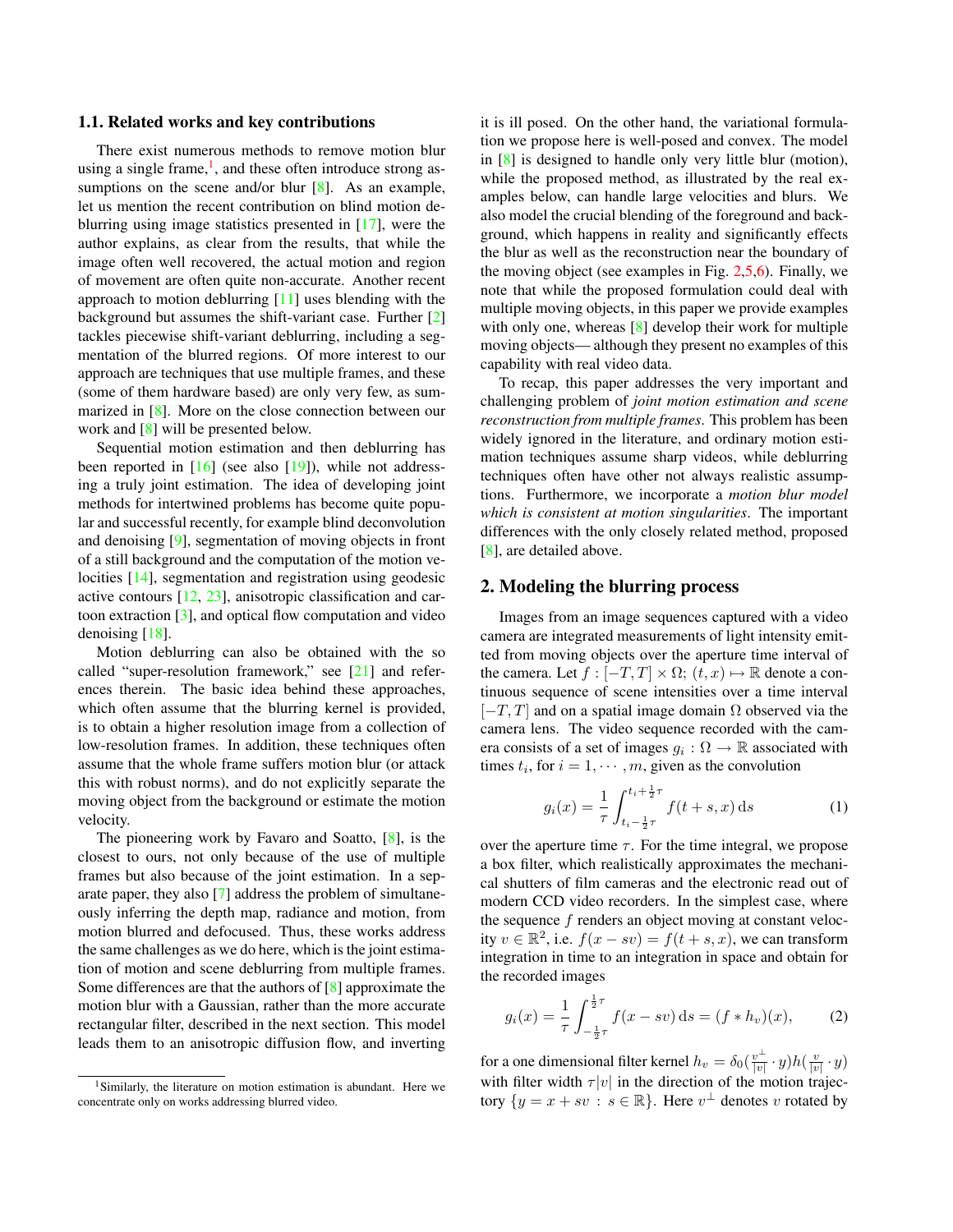<span id="page-3-5"></span>

<span id="page-3-3"></span>Figure 4. We consider a moving circle with back and white stripes in front of a similarly textured background. For this test case a comparison is shown between the wrong (left) motion blur model which ignores the motion discontinuity at the boundary and our realistic, consistent model (right) given in [\(4\)](#page-3-2).

<span id="page-3-1"></span>

Figure 5. Given two frames for the realistic motion blur showing the moving circle on the texture background from Fig. [4](#page-3-3) (left), computational results for the deblurring are depicted based on the wrong motion blur model built into  $G_i$  (middle), and on our consistent model (right). This clearly outlines the importance of a proper handling of the motion discontinuity in the considered motion blur model.

90 degrees,  $\delta_0$  is the usual 1D Dirac distribution and h the 1D block filter with  $h(s) = \frac{1}{\tau|v|}$  for  $s \in [-\frac{\tau|v|}{2}]$  $\frac{|v|}{2}, \frac{\tau |v|}{2}$  $\frac{|v|}{2}$  and  $h(s) = 0$ , else. In case of an object moving in front of a (still) background the situation is somewhat more complicated. At a point  $x$  close to the boundary of the object, the convolution [\(1\)](#page-2-2) decomposes into a spatial convolution of object intensities along the motion path for the sub-interval of the aperture interval where the object covers the background at position  $x$ , and a retrieval of the background intensity for the remaining opening time of the lens. Figure [4](#page-3-3) shows a comparison between the actually observed motion blur and results obtained by a (wrongly) direct application of the spatial convolution formula [\(2\)](#page-2-3) on a moving circular object in front of a textured background (more specifics on this below). This observation is particularly important for the reliable recovery of boundaries of moving objects from recorded video frames  $g_i$  and subsequently for the proper restoration of image frames (cf. Fig. [5](#page-3-1) for a corresponding comparison).

In what follows we consider an object moving with speed  $v \in \mathbb{R}^2$  in front of a still background  $f_{bg}: \Omega \to \mathbb{R}$  (which simplifies the formulation—see Sec. [6](#page-6-0) for remarks on the generalization). The object at time 0 is represented by a intensity function  $f_{obj}$  :  $\Omega_{obj} \to \mathbb{R}$  defined on an object domain  $\Omega_{obj}$ . From  $f_{obj}$  and  $f_{bg}$  one assembles the actual scene

intensity function

<span id="page-3-4"></span>
$$
f(t,x) = f_{\text{obj}}(x - tv) \chi_{\text{obj}}(x - vt) + f_{\text{bg}}(x)(1 - \chi_{\text{obj}}(x - vt))
$$
 (3)

at time t, where  $\chi_{obj} : \mathbb{R}^2 \to \mathbb{R}$  denotes the characteristic function of  $\Omega_{\text{obj}}$ . Now, inserting [\(3\)](#page-3-4) in [\(1\)](#page-2-2) and then using [\(2\)](#page-2-3) on  $\Omega_{obj}$ , we deduce the correct formula for the theoretically observed motion blur at time  $t_i$ ,

<span id="page-3-2"></span>
$$
G_i[\Omega_{\text{obj}}, v, f_{\text{obj}}, f_{\text{bg}}](x) := ((f_{\text{obj}} \chi_{\text{obj}}) * h_v)(x - t_i v) +f_{\text{bg}}(x)(1 - (\chi_{\text{obj}} * h_v)(x - t_i v)),(4)
$$

for given object domain  $\Omega_{obj}$ , motion velocity v, and object and image (background) intensity functions  $f_{\text{obj}}$  and  $f_{\text{bg}}$  respectively. If we do not carefully model the observed intensities as the moving object occludes and uncovers the background, we would observe  $(f(t, \cdot) * h_v)$  on the object domain and  $f_{\text{bg}}$  elsewhere (cf. the combination of Eq. (14) and Eq. (3) in [\[8\]](#page-7-4)). Given the more precise motion blur model proposed here, we now proceed to derive a variational formulation to simultaneously estimate all parameters in this equation based on two consecutive frames.

# <span id="page-3-0"></span>3. A Mumford–Shah model

Given two frames  $g_1$  and  $g_2$  of a video sequence with motion blur recorded at times  $t_1$  and  $t_2$ , respectively, we construct a variational model to extract from these frames the domain  $\Omega_{obj}$ , the image intensity  $f_{obj}$  of a moving object, and the motion velocity  $v$ . Here, we propose that the background intensity  $f_{\text{bg}}$  can a priori be extracted from the video sequence, for example, by averaging pixels with stable values over a sequence of frames. The formulation generalizes easily to include this estimation, as described in Sec. [2.](#page-2-0) We aim at formulating a joint energy for these degrees of freedom. Modeling this energy we take into account the following observations:

• Given v and intensity maps  $f_{obj}$ ,  $f_{bg}$  :  $\Omega \rightarrow \mathbb{R}$  (extended on the whole domain in a suitable way), we phrase the identification problem of the object boundary  $\partial\Omega_{\text{obj}}$  in terms of a piecewise constant Mumford–Shah model. This appears to be well-suited in particular because the unknown contour is significantly smeared out due to the motion blur. Hence, a comparison of the expected motion blur  $G_i$  with the observed time frames  $g_i$  in a least square sense  $\int_{\Omega} (G_i[\Omega_{\text{obj}}, v, f_{\text{obj}}, f_{\text{bg}}] - g_i)^2 dx$  is considered as the fidelity energy, where the length of the boundary contour  $|\partial\Omega_{\text{obj}}|$  acts as the corresponding prior.

• For known v and  $\Omega_{obj}$ , we obtain an almost classical deblurring problem for  $f_{\text{obj}}$  with the modification of the blurring kernel given in  $(3)$ , which is already reflected in the above fidelity term. We expect  $f_{\text{obj}}$  to be characterized by edges (cf. Fig. [1,](#page-0-0) [2,](#page-1-0) and  $6$ ). As a suitable prior for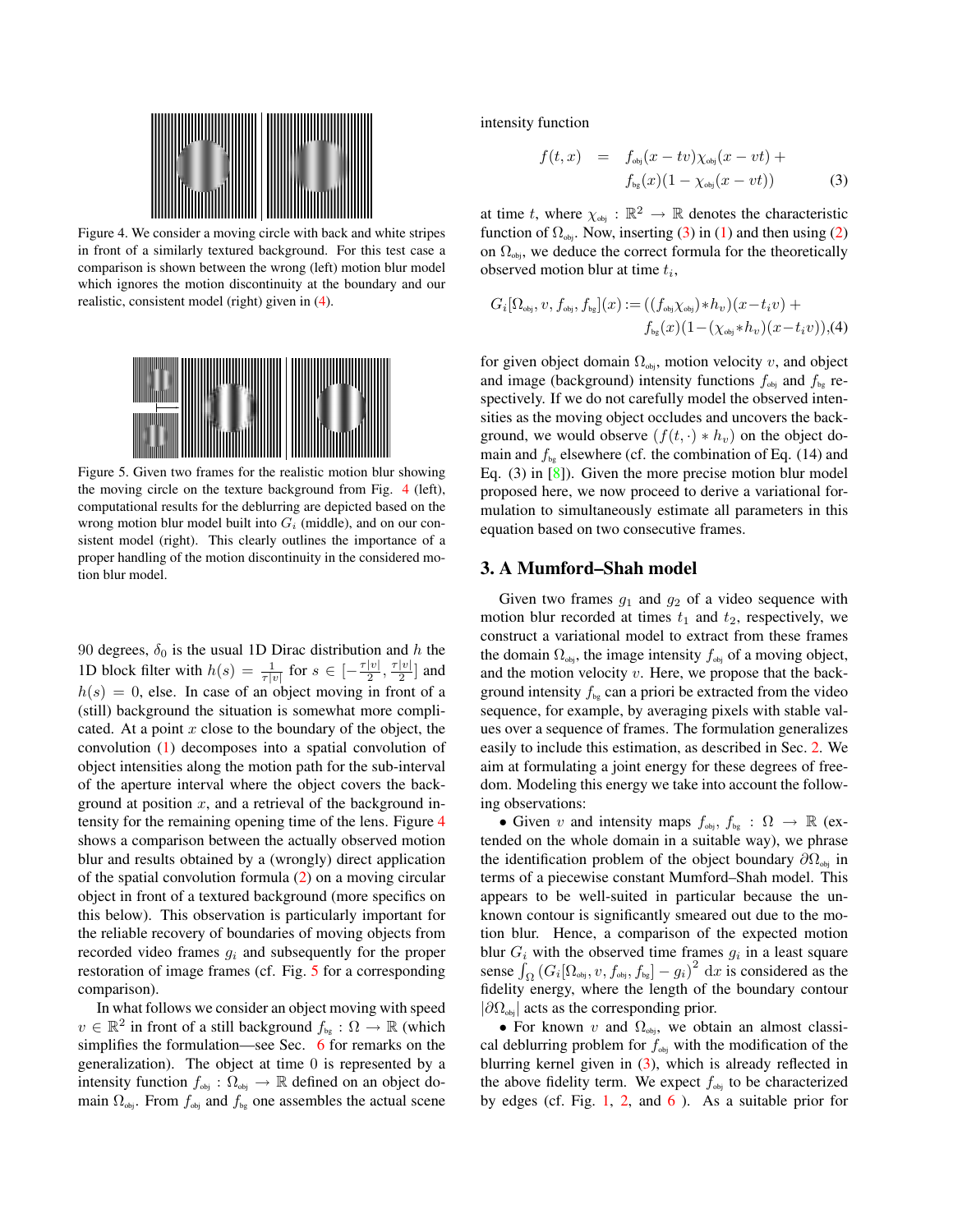<span id="page-4-5"></span>

<span id="page-4-2"></span>Figure 6. The performance of the joint model is shown in case of 2 consecutive images from an artificially blurred plane sequence. The input images  $g_1$  and  $g_2$  (top), the recovered object intensity  $f_{obj}$ , the zero contour of the level set function  $\phi$  at two different relaxation step (in red and blue) of the algorithm (middle row), and finally the recovered frames  $f_1$  and  $f_2$  (bottom) are displayed.

these intensity maps we select the total variation functional  $\int_{\Omega} |\nabla f_{\text{obj}}| \,dx$  [\[20\]](#page-7-18), which at the same time guarantees a suitable extension onto the whole space (cf. Fig. [2](#page-1-0) for an example of the object intensity  $f_{obj}$  which is extended in a total variation consistent way to a neighborhood of the object domain  $\Omega_{obj}$ ).

• Finally, given  $\Omega_{\text{obj}}$  and the two intensities  $f_{\text{obj}}$ ,  $f_{\text{bg}}$ , the extraction of the motion velocity  $v$  is primarily an optical flow problem. The transport of the object intensity  $f_{obj}$  from time  $t_1$  to  $t_2$  described in  $G_1$  and  $G_2$  provides us with information on  $v$ . In the case of limited intensity modulations on the moving object, it is the comparison of the expected transition profile  $\chi_{\text{obj}} * h_v$ , encoded in  $G_i$ , with the observed profile in  $g_i$  that will act as a guidance for the identification of the motion velocity.

Based on these modeling aspects we finally obtain the energy

<span id="page-4-4"></span>
$$
\mathcal{E}[\Omega_{\text{obj}}, v, f_{\text{obj}}] = \sum_{i=1,2} \int_{\Omega} \left( G_i[\Omega_{\text{obj}}, v, f_{\text{obj}}, f_{\text{bg}}] - g_i \right)^2 dx + \int_{\Omega} \mu |\nabla f_{\text{obj}}| dx + \nu |\partial \Omega_{\text{obj}}|,
$$
(5)

and ask for a minimizing set of the degrees of freedom  $\Omega_{\text{obj}}$ ,  $v$ , and  $f_{obj}$ . Once a minimizer is known, we can retrieve the deblurred images  $f(t_1, \cdot)$  and  $f(t_2, \cdot)$  applying [\(3\)](#page-3-4).

## <span id="page-4-1"></span>4. Discussion of the model

In this section we validate the performance of our variational model and discuss results obtained for different applications. Figures [2](#page-1-0) and [6](#page-4-2) demonstrate the model for two different test cases. In both we see the proper identification of the moving object and estimation of the motion velocity. We obtain an estimated velocity  $v = (9.47, -0.007)$  of the



<span id="page-4-0"></span>Figure 7. A comparison of our joint method with a non–joint method and with a method not taking into account the consistent motion blur model is shown. A restored frame with two zoom up areas is depicted for a straightforward scale variant motion deblurring, where the contour is extracted a priori based on pure motion competition (left), for the non–consistent motion blur model on the same a priori computed contour (middle), and for the fully joint method with the consistent model (right).

<span id="page-4-3"></span>

Figure 8. A blow up of the moving object from Fig. [1](#page-0-0) is rendered for an original frame with motion blur (left) and for the restored intensity (right) computed by our model.

plane in Fig. [6,](#page-4-2) compared to the true velocity  $v = (10, 0)$ . The joint approach for all three unknowns—the motion velocity v, the object intensity  $f_{\text{obj}}$  and the object domain  $\Omega_{\text{obj}}$ —turns out to be crucial for a proper reconstruction of blurred video frames. This interdependence is demonstrated by the results in Fig. [7](#page-4-0) where we compare our joint approach with a two step method which first tries to identify  $\Omega_{\text{obj}}$  and v based on a motion competition algorithm [\[6\]](#page-7-19), followed by the actual deblurring in a second step. Note that the proposed method can be regarded as a motion competition method if we skip the convolution with the convolution kernel  $h<sub>v</sub>$  in the variational formulation. Figure [7](#page-4-0) also shows the importance of the consistent motion blur model from [\(4\)](#page-3-2) for a proper reconstruction in the vicinity of motion singularities. Finally, we have applied our model to a true motion sequence recorded with a hand held video camera. The sequence shows a toy car moving in front of a puzzle (background). We choose a textured object moving in front of a textured background to demonstrate the interplay between the deblurring steered by the fidelity functional  $\mathcal{F}^{\delta}$ (see Eq. [7\)](#page-5-1) and the reconstruction of sharp edges due to the total variation built into the prior  $\mathcal{J}^{\delta}$ . Results showing the overall procedure of our approach are also depicted in Fig[.1.](#page-0-0) In Fig. [8](#page-4-3) we render a zoom onto the moving object, which demonstrates the interplay of the deblurring and the edge reconstruction.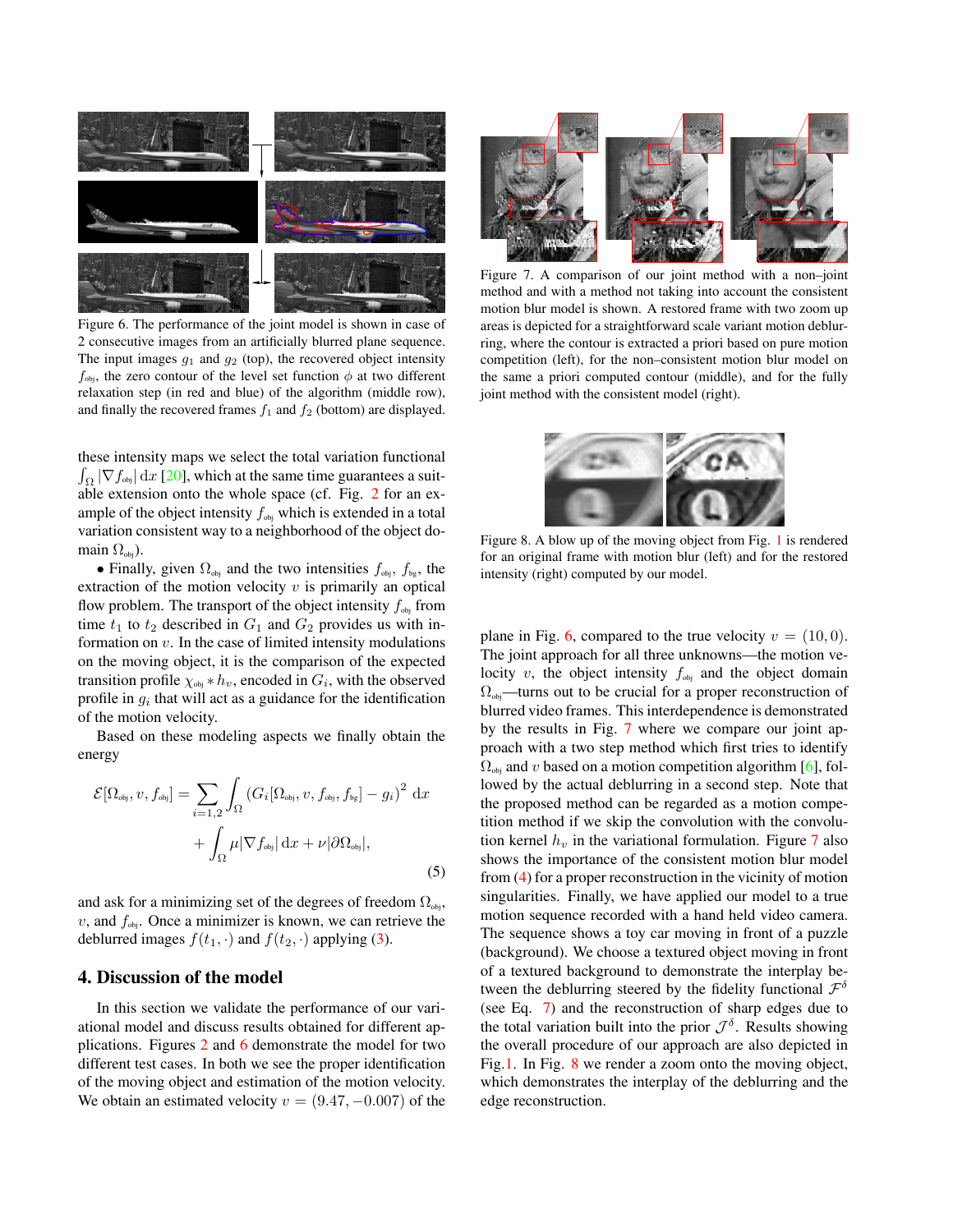## <span id="page-5-0"></span>5. The minimization algorithm

To solve the minimization problem for the energy  $(5)$  we consider that the object domain  $\Omega_{obj}$  is represented by the zero super level set  $\{x \in \Omega : \phi(x) > 0\}$  of a level set function and follow the approach proposed by Chan and Vese [\[5\]](#page-7-20). The domain splitting into object and background in the different energy terms is encoded via a heaviside function  $H(\phi)$  with  $H(s) = 1$  for  $s > 0$ , and 0 elsewhere. Furthermore, the perimeter of the object domain can be rewritten as the total variation of  $H(\phi)$ , i. e.  $|\partial\Omega_{\text{obj}}| = \int_{\Omega} |\nabla(H(\phi))| \,dx$ [\[1\]](#page-6-1). As in [\[5\]](#page-7-20) we consider a regularized heaviside function  $H_\delta(x) := \frac{1}{2} + \frac{1}{\pi} \arctan\left(\frac{x}{\delta}\right)$  for a scale parameter  $\delta > 0$ . Let us emphasize that the desired guidance of the initial zero contour to the actual object boundary relies on the nonlocal support of this regularized heaviside function. Applying this approximation, we get a regularized integrand  $G_i^{\delta}$ , representing the expected motion blur at time  $t_i$ :

$$
G_i^{\delta}[\phi, v, f_{\text{obj}}, f_{\text{bg}}] = ((f_{\text{obj}}H_{\delta}(\phi)) * h_v)(\cdot - \tau_i v) + (f_{\text{bg}}(1 - H_{\delta}(\phi) * h_v))(\cdot - \tau_i v)).
$$
 (6)

Finally, we obtain an approximate global energy consisting of fidelity term  $\mathcal{F}^{\delta}$  and prior  $\mathcal{J}^{\delta}$ 

<span id="page-5-1"></span>
$$
\mathcal{E}^{\delta}[\phi, v, f_{\text{obj}}] = \mathcal{F}^{\delta}[\phi, v, f_{\text{obj}}] + \mathcal{J}^{\delta}[\phi, f_{\text{obj}}]
$$
  

$$
:= \sum_{i=1,2} \int_{\Omega} (G_i^{\delta}[\phi, v, f_{\text{obj}}] - g_i)^2 dx
$$
  

$$
+ \int_{\Omega} \mu |\nabla f_{\text{obj}}| + \nu |\nabla H_{\delta}(\phi)| dx.
$$
 (7)

This expression depends on the motion vector  $v \in \mathbb{R}^2$  and two scalar, unknown functions, namely the level set description  $\phi$  of the object domain  $\Omega_{\text{obj}}$  and the object intensity  $f_{\text{obj}}$ . Now, we take into account discrete intensities for a given video frame resolution of  $n \times m$  pixels. We combine this with a finite difference approximation of the energy, and denote by  $\Phi$  and  $F_{obj}$  the corresponding vectors of nodal values in  $\mathbb{R}^{nm}$  . In what follows, we will outline an energy relaxation method in this already spatially discrete setting based on an operator splitting with step size control and a regularized descent with respect to the level set description.

*Initialization.* At first, given an initial contour, we select and fix (in a very rough approximation step)  $F_{obj}$  as the intensity values of one of the images  $g_1$  and  $g_2$ . Then, we relax the functional  $\int_{\Omega} \sum_{i=1,2} (\tilde{G}_i^{\delta} - g_i)^2 + \nu |\nabla H_{\delta}(\phi)| \,dx$ , where  $\tilde{G}_{i}^{\delta}$  is obtained from  $G_{i}^{\delta}$  skipping the motion blur convolution. This initializing step can be regarded as a "motion competition approach" (as in the level set formulation of [\[6\]](#page-7-19)), and we obtain an initial contour  $\Phi^0$  and an initial estimate  $v^0$  for the motion velocity. Now, fixing  $\Phi^0$  and  $v^0$ , a standard deblurring based on [\(2\)](#page-2-3) is performed on  $g_1$  and  $g_2$  to obtain an initial estimate for  $F_{\text{obj}}^0$ .

*Gradient descent.* We examined experimentally a significantly different *roughness* (difference of gradient directions) of the energy landscape associated with the unknowns  $\Phi$ , v, and  $F_{obj}$ . Hence, an operator splitting strategy which separates these directions and incorporates different time steps for all of them turns out to be appropriate. In any subsequent descent step we pick up the newly computed quantities from the same iteration. As step size control we con-sider Armijo's rule, [\[15\]](#page-7-21), separately evaluated for all three components. The descent in the level set description  $\Phi$  of the object domain  $\Omega_{\text{obj}}$  requires a special treatment.



Figure 9. Color coded pointwise gradient grad $_{\Phi} \mathcal{E}^{\delta}$  for one iteration from the application in Fig. [2.](#page-1-0)

A point-wise evaluation of shape derivatives (here given as variations with respect to the level set function) in the presence of fine scale fluctuation in the corresponding integrand of the shape functional (in our case object and background texture blurred solely in the direction of motion) is questionable (cf.

<span id="page-5-2"></span>Fig. [9,](#page-5-2) which shows non–smoothness and concentration of the gradient). Hence, we incorporate a regularized gradient descent in the level set function inspired by the Sobolev active contour approach [\[22\]](#page-7-22). It is based on a Gaussian filtering of the descent direction (presented in the appendix) with a filter  $\mathcal{G}_{\sigma}$  of width  $\sigma = 0.005$ . Let us emphasize that the resulting regularized descent does not affect the energy landscape itself, but solely the descent path towards the set of minimizers.

*Stopping criterion.* As a stopping criterion we require the offsets in all three unknowns computed in the last time step and measured in the Euclidean norm to be bounded by a threshold parameter  $\epsilon$ . In our implementation we have chosen  $\epsilon = 0.01$ .

A plot of the energy decay for the application in Fig. [2](#page-1-0) is given in Fig. [10.](#page-6-2) Finally, let us summarize the algorithm in pseudo code notation:

**EnergyDescent**
$$
(g_1, g_2)
$$
 {  
\n     initialize  $\Phi^0, v^0, F_{\text{obj}}^0; k = 1;$   
\n     do {  
\n      $\tau^{\Phi} = \text{Amijos} \text{Step} \text{Size} [\mathcal{E}^{\delta}, \Phi^k];$   
\n      $\Phi^{k+1} = \Phi^k - \tau^{\Phi} \text{grad}_{\Phi} \mathcal{E}^{\delta} [\Phi^k, v^k, F_{\text{obj}}^k] * \mathcal{G}_{\sigma};$   
\n      $\tau^v = \text{Amijos} \text{step} \text{Size} [\mathcal{E}^{\delta}, v^k];$   
\n      $v^{k+1} = v^k - \tau^v \text{grad}_v \mathcal{E}^{\delta} [\Phi^{k+1}, v^k, F_{\text{obj}}^k];$   
\n      $\tau^F = \text{Amijos} \text{step} \text{Size} [\mathcal{E}^{\delta}, F_{\text{obj}}^k];$   
\n      $F_{\text{obj}}^{k+1} = F_{\text{obj}}^k - \tau^F \text{grad}_{F_{\text{obj}}} \mathcal{E}^{\delta} [\Phi^{k+1}, v^{k+1}, F_{\text{obj}}^k];$   
\n      $k = k + 1;$   
\n     }  
\n     while (|| $\Phi^{k+1} - \Phi^k$ ||, || $v^{k+1} - v^k$ ||, || $F_{\text{obj}}^{k+1} - F_{\text{obj}}^k$ ||  $\geq \epsilon$ )

For the convenience of the reader, a comprehensive collection of variations of the different energy contributions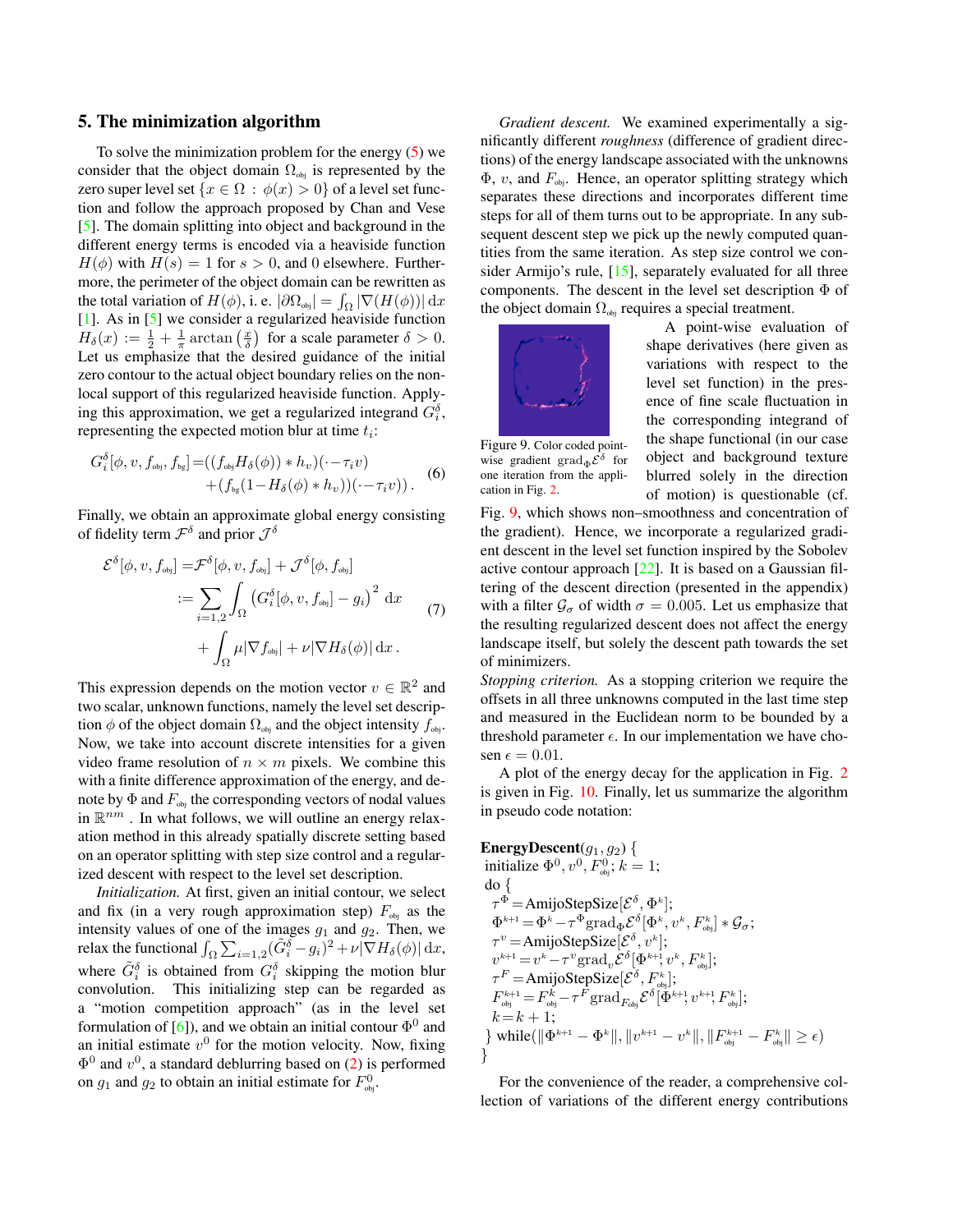<span id="page-6-3"></span>

<span id="page-6-2"></span>Figure 10. Plot of the energy decay in the descent algorithm.

comprised in the gradient vectors  $\text{grad}_{\Phi} \mathcal{E}^{\delta}$ ,  $\text{grad}_{v} \mathcal{E}^{\delta}$ , and  $\mathrm{grad}_{F_{\text{obj}}} \mathcal{E}^{\delta}$  is given in the Appendix.

# <span id="page-6-0"></span>6. Conclusions and outlook

In this work, we have presented a Mumford-Shah type variational formulation for joint motion estimation and deblurring from video, which includes a segmentation of the moving region. Following the tradition of jointly solving for inter-dependent unknowns, we have shown that this formulation outperforms individual and independent estimates. In particular, we present a consistent motion blur model at motion discontinuities and demonstrate it to be essential for proper deblurring.

Although the presented framework is generic, it was particularly addressed for single moving objects and static background. Handling multiple objects can be simply done by having multiple  $\Omega_{obj}$  unknown regions in the general introduced formulation (cf. the approach by Chan and Vese [\[5\]](#page-7-20) for multiple segments). More elegantly, and thereby also permitting dynamic background, we could consider formulations of the type  $f(t, \cdot) \chi(\cdot) = f(t + \tau, \cdot) \chi(\cdot - \tau v)$ . This constraint means that the function moves with the object, and eliminates the need for having independent  $f_{obj}$  and  $f_{bg}$  functions. Results using this functional are in progress.

# 7. Appendix

Here, we discuss the variation of the different energy contributions comprised in the gradient vectors  $\text{grad}_{\Phi} \mathcal{E}^{\delta}$ ,  $\text{grad}_{v} \mathcal{E}^{\delta}$ , and  $\text{grad}_{F_{\text{obj}}} \mathcal{E}^{\delta}$  required to reproduce the gradient descent algorithm. In the case of  $F_{obj}$  and  $\Phi$ , these gradients consist of the derivatives of the discrete energy with respect to the nodal values  $\Phi_j$  and  $(F_{obj})_j$ , for  $j = 1, \dots, nm$ . To shorten notation, we introduce the residual term

$$
r_i(x) := 2\left[G_i^{\delta}[\phi, v, f_{\text{obj}}, f_{\text{bg}}](x) - g_i(x)\right].
$$

First, we consider the derivative with respect to  $v_1$  and  $v_2$  ( $v =$  $(v_1, v_2)$ , and obtain

$$
\partial_{v_j} \mathcal{F}^{\delta} = \sum_{i=1}^{2} \int_{\Omega} \Big[ \big[ \partial_j (f_{\text{obj}} H_{\delta}(\phi)) * (k_v - \tau_i h_v) \big] (x - \tau_i v) - \big[ \partial_j H_{\delta}(\phi) * (k_v - \tau_i h_v) \big] (x - \tau_i v) \cdot f_{\text{bg}}(x) \big] r_i(x) dx,
$$

where  $k_v(y) = -(y \cdot v)|v|^{-2}h_v(y)$ . Here, we rewrite the fidelity term  $\mathcal{F}^{\delta}$  in terms of [\(2\)](#page-2-3), differentiate this and then convert it back to a spatial integral, instead of differentiating  $f * h<sub>v</sub>$  directly.

Let us remark that here we do not need to regularize the block filter function  $h_v$  to be able to calculate the variation of  $\mathcal{F}^{\delta}$  with respect to  $v$ . This approach at the same time leads to significantly more stable results.

To deduce the derivatives with respect to the other unknowns, which represent discrete functions, we begin with the first variation of the fidelity functional  $\mathcal{F}^{\delta}$  and the prior functional  $\mathcal{J}^{\delta}$  in the direction of test functions and discretize afterwards:

$$
\frac{d}{d\epsilon} \mathcal{F}^{\delta}[f_{\text{obj}} + \epsilon \vartheta] \Big|_{\epsilon=0} = \sum_{i=1}^{2} \int_{\Omega} r_{i}(x) ((\vartheta H_{\delta}(\phi)) * h_{v})(x - \tau_{i}v) dx,
$$
  

$$
\frac{d}{d\epsilon} \mathcal{F}^{\delta}[\phi + \epsilon \psi] \Big|_{\epsilon=0} = \sum_{i=1}^{2} \int_{\Omega} r_{i}(x) \Big[ (f_{\text{obj}} H'_{\delta}(\phi)\psi) * h_{v})(x - \tau_{i}v) - f_{\text{bg}}(x) ((H'_{\delta}(\phi)\psi) * h_{v})(x - \tau_{i}v) \Big] dx,
$$
  

$$
\frac{d}{d\epsilon} \mathcal{J}^{\delta}[f_{\text{obj}} + \epsilon \vartheta] \Big|_{\epsilon=0} = -\mu \int_{\Omega} \text{div} \left( \frac{\nabla f_{\text{obj}}}{|\nabla f_{\text{obj}}|} \right) \vartheta dx,
$$
  

$$
\frac{d}{d\epsilon} \mathcal{J}^{\delta}[\phi + \epsilon \psi] \Big|_{\epsilon=0} = -\nu \int_{\Omega} \text{div} \left( \frac{\nabla \phi}{|\nabla \phi|} \right) H'_{\delta}(\phi)\psi dx.
$$

Here, we have applied straight forward differentiation and integration by parts. To remove the convolution from the test function  $\vartheta$ we use the integral transform

$$
\int_{\Omega} f(x+a)(g*h)(x+b) dx = \int_{\Omega} (f^{a,+} * h^{b,-})(y)g(y) dy,
$$

where  $q^{b,\pm}(x) := q(\pm x + b)$ . Now, choosing test functions concentrated at nodes and evaluated for the spatially discretized energy, we finally obtain

$$
\frac{\partial}{\partial (F_{\text{obj}})_j} \mathcal{F}^{\delta} = \sum_{i=1}^{2} (R_i * h_v^{-\tau_i v, -})(x_j) H_{\delta}(\Phi(x_j)),
$$
\n
$$
\frac{\partial}{\partial \Phi_j} \mathcal{F}^{\delta} = \sum_{i=1}^{2} (R_i * h_v^{(-\tau_i v), -})(x_j) (F_{\text{obj}} H'_{\delta}(\Phi))(x_j)
$$
\n
$$
- (R_i F_{\text{bg}} * h_v^{(-\tau_i v), -})(x_j) H'_{\delta}(\Phi(x_j)),
$$
\n
$$
\frac{\partial}{\partial (F_{\text{obj}})_j} \mathcal{J}^{\delta} = -\mu \operatorname{div} \left( \frac{\nabla F_{\text{obj}}(x_j)}{|\nabla F_{\text{obj}}(x_j)|} \right),
$$
\n
$$
\frac{\partial}{\partial \Phi_j} \mathcal{J}^{\delta} = -\nu H'_{\delta}(\Phi(x_j)) \operatorname{div} \left( \frac{\nabla \Phi(x_j)}{|\nabla \Phi(x_j)|} \right),
$$

where  $R_i(x) := 2 \left[ G_i^{\delta} [\Phi, v, F_{\text{obj}}, F_{\text{bg}}](x) - g_i(x) \right]$  denotes the spatially discrete blurring residual. Note that we use standard difference quotients to numerically evaluate the derivatives appearing above.

#### Acknowledgement

This work has been partially supported by NSF, NGA, ONR, DARPA, and ARO. Benjamin Berkels was supported by the DFG priority program 1114 on time sequence analysis and image processing.

#### References

<span id="page-6-1"></span>[1]L. Ambrosio, N. Fusco, and D. Pallara. *Functions of bounded variation and free discontinuity problems*. Oxford University Press, 2000. [6](#page-5-0)